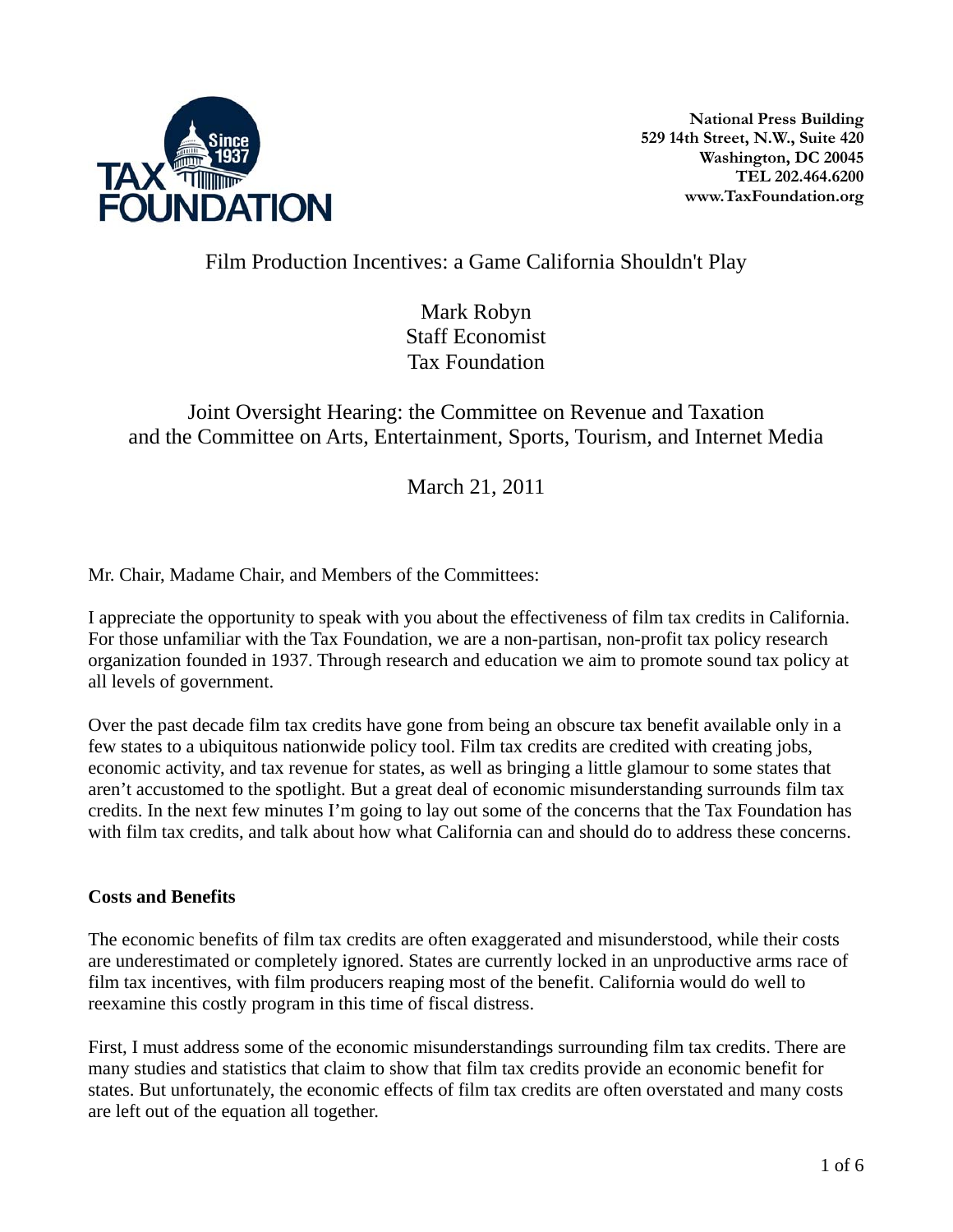For example, supporters claim that tax credits do not cost states any revenue, because the tax credits lure companies that would not have located in the state without the credit. But this claim is based on the false assumption that all the credit recipients would have filmed elsewhere were it not for the credit. This is certainly not true in most states, and especially in California. Many, if not most, of the productions receiving credits would have located in California anyway. After all it is the home of Hollywood. For these production companies, the credit is a pure windfall and represents a *real* loss in revenue for the state. If this were *not* true, there wouldn't be any reason for states to cap the amount of film tax credits they approve. Proponents cannot credibly claim that film tax credits don't cost the state money.

However, some advocates go even further, claiming that by increasing jobs and economic activity, film tax credits actually "pay for themselves" with increased tax revenue generated from these activities. This claim is simply false, and for the same reason I just discussed: this claim is largely based on the assumption that all the credit recipients would have located elsewhere in the absence of the credit. This is not true, and much of the tax subsidy represents a real loss of revenue with *no net new jobs* to offset the cost.

Ultimately, film tax credits cost states revenue even if the exact amount is hard to pin down. This loss of revenue has important costs that are often ignored. To see why, it helps to understand that highly targeted tax benefits, such as film tax credits, are really just substitutes for government spending. They are economically equivalent to collecting the tax revenue and implementing a government spending program to spend this revenue on film makers. Film tax credits are government spending funneled through the tax code.

As is the case with any tax cut or tax benefit, there is an opportunity cost associated with giving tax dollars to film producers. Those dollars might have been used on other, more productive government spending that instead never happens. Or the lost revenue might have been made up with higher taxes on other taxpayers, reducing their well-being. Unfortunately these costs are almost always left out of the analysis of film tax credits, leading to highly biased results.

For example, proponents usually cite a number of jobs created or supported by the film industry, and the economic impact of film production spending. But these numbers suffer from some serious misunderstandings that greatly affect how film tax credits are evaluated.

For one thing, as I stated already, some of these jobs would have existed anyway in the absence of film tax credits. What is important is the number of *additional*, or induced, jobs, their impact on the economy, and the tax revenue they generate. In order to be a revenue gain for the state, any net new jobs, or net jobs saved, would have to generate enough tax revenue to outweigh the revenue wasted on productions that would have located in-state anyway.

There are other reasons to be cautious when using economic impact statistics. Advocates rightly point out that one dollar of film spending trickles through the economy and creates more economic activity. For instance, if a film production spends one dollar on wages for a worker, that worker will take that income and spend it in the economy, creating income for others, and so on. The additional economic activity generated by a dollar of spending is known as an economic multiplier. But the fact that film productions impact the broader economy is not *unique* to this industry. Other industries have a similar effect.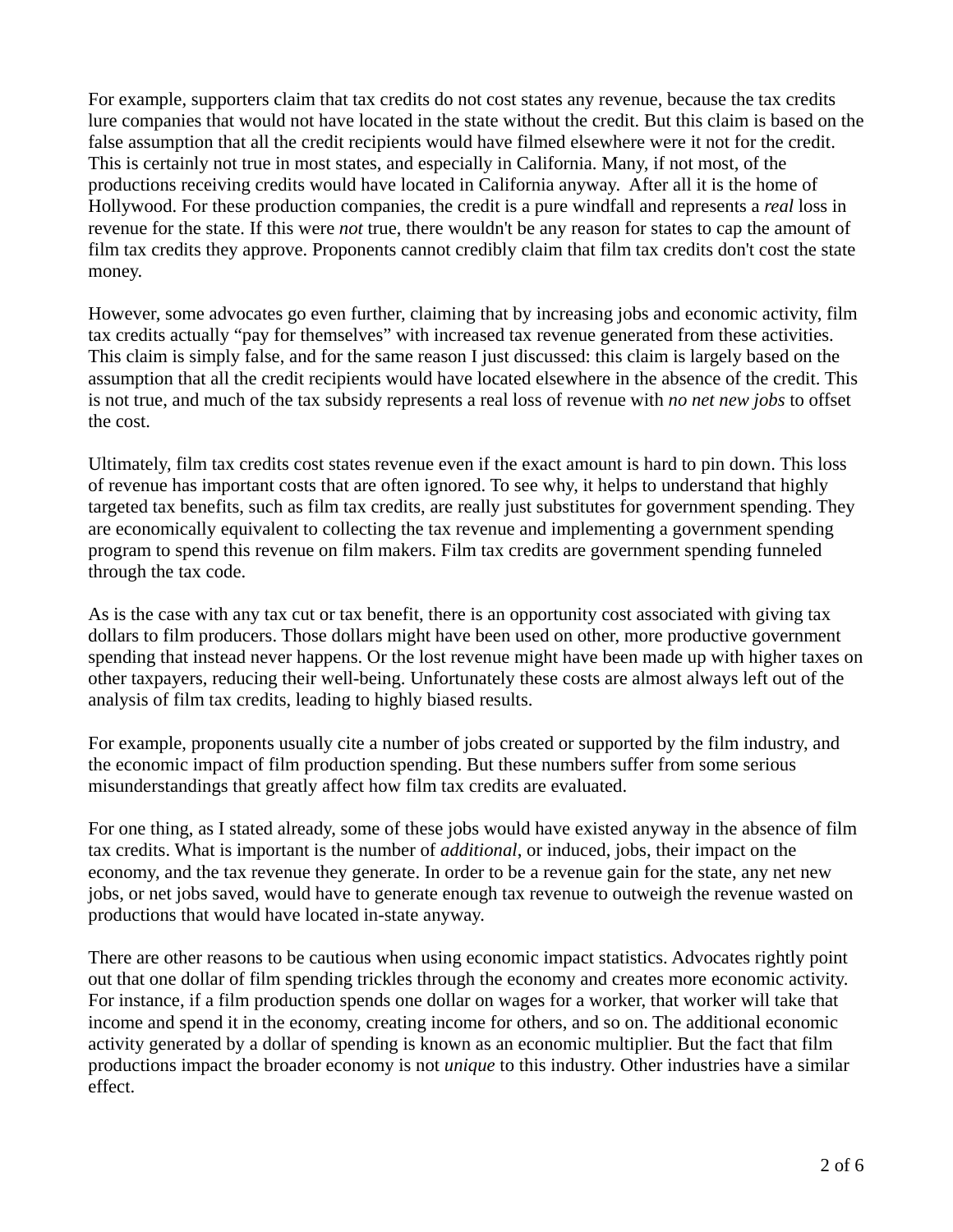Also, as I noted a moment ago, spending tax dollars on film tax credits means forgoing other opportunities, and these missed opportunities have their own economic multipliers. If instead of giving 50 million dollars to movie producers, you spent those 50 million dollars on social assistance programs, that spending would also trickle through and impact the broader economy.

Or, if the revenue was instead left in the pockets of taxpayers they would spend the money in whatever way they see fit, benefiting the economy. Both the public and private spending opportunities that are forgone in favor of film tax credits would have their own economic impacts and their own multiplier effects. Some may have an economic multiplier greater than film production, some less, but the film industry is not unique in its ability to stimulate broader economic activity. The fact that the film industry impacts the broader economy alone is not enough to justify choosing the film industry over other uses of taxpayer dollars. Lawmakers need to weigh the benefit of film tax credits against other possible uses of the same revenue.

Though there are embarrassingly few of them, the studies that use more realistic assumptions and take into account more economic effects have always showed that states lose money on film tax credits. In fact they find that states only recapture somewhere between 8 cents and 28 cents in new revenue for every dollar of tax credit. $<sup>1</sup>$  $<sup>1</sup>$  $<sup>1</sup>$ </sup>

## **Are Film Tax Credits Worth the Cost?**

So with all these caveats, the question still remains, are they worth the cost for the state of California? California is obviously in a unique position among the states. For the most part, you are not trying to lure new businesses and industries to the state, as many other states are doing. Instead California's film tax credit was implemented as a defensive mechanism to avoid losing business to other states*.* 

Indeed some reports have purported to show that the film industry in California is in trouble. However some of these claims are supported by data that is somewhat ambiguous. One report compares California's share of total US film employment in 1997 and 2008 and finds that it has fallen by 2.6%, from 40% to 37.4%.<sup>[2](#page-2-1)</sup> However, comparing market share during the 2009 recession to peak market share in 1997, right after a rapid 4-year spike, may be somewhat misleading. Using similar data from the Bureau of Economic Analysis (or BEA), I can make a similar comparison beginning in a trough year such as 2000, and show that California's share of film employment has increased from 36% to 38% between 2000 and 2009.

Obviously the picture can be skewed depending on the time frame one chooses to examine. That is not to say that California has not lost market share. Certainly, California's market share has fallen somewhat since 1990, the first year that the BEA has consistent data. According to the BEA, California's share of US film employment fell from 39% to 38% from 1990 to 2009. Similarly, total US film employment grew 26% over the last two decades, while California film employment grew only 23%. But these are hardly devastating numbers. It simply shows that other states are expanding into an area where California has historically dominated. And don't forget that California's total film industry employment *has* grown since 2000, though it *has* had its ups and downs.

 $\frac{1}{1}$ For a summary of these studies, see the South Carolina Policy Council, *Unleashing Capitalism*, Chapter 7.

<span id="page-2-1"></span><span id="page-2-0"></span>See Kevin Klowden, Anusuya Chatterjee,and Candice Flor Hynek, *Film Flight: Lost Production and Its Economic Impact on California*, Milken Institute, July 2010.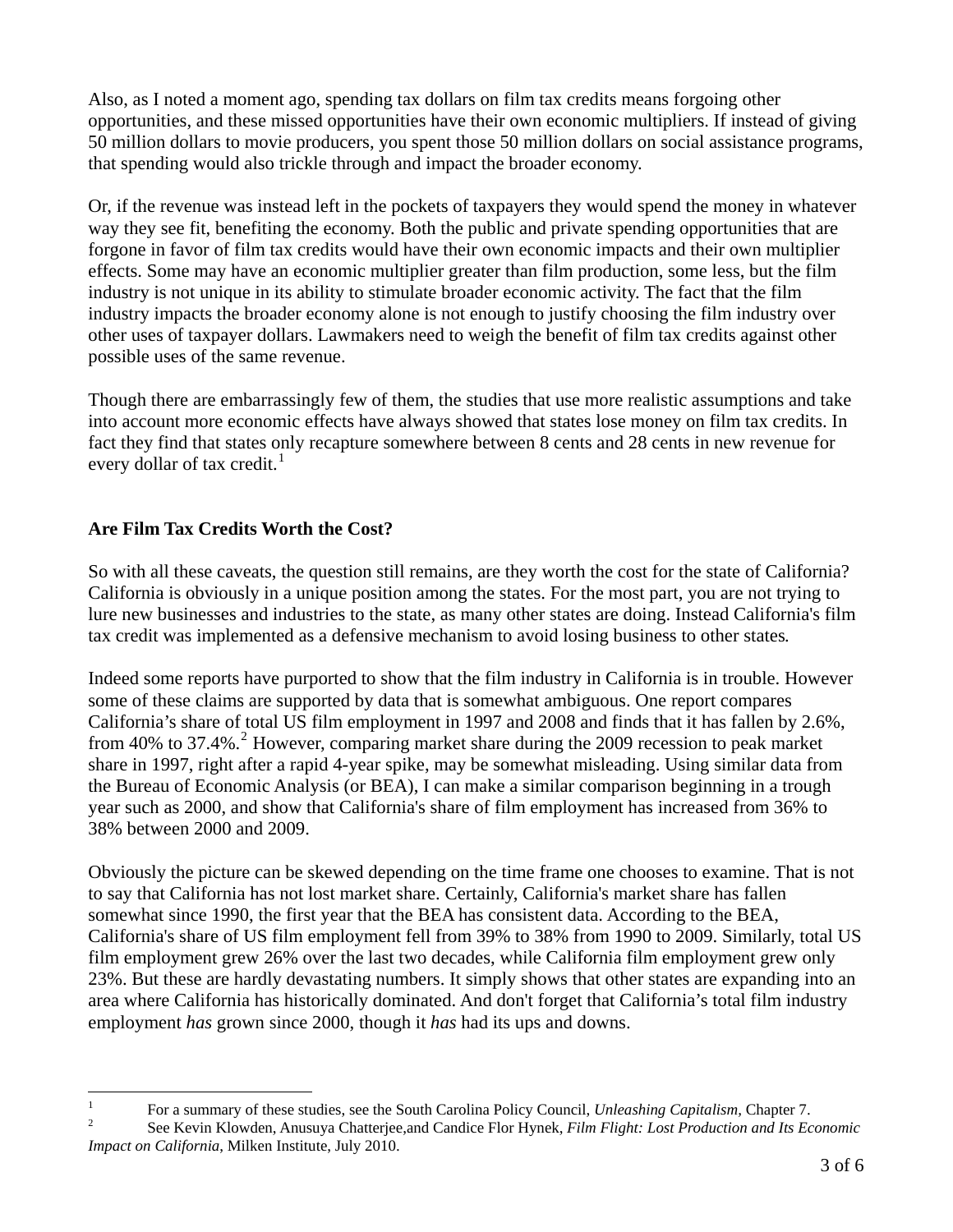Ultimately, the data seem to show that California's share of film employment over the last two decades has fluctuated around about 39%, sometimes going higher, sometimes lower. In 2009 the state was below its average, and was trending down, but the trend is not a strong one.

So, film tax credits cost California much needed revenue. And it's not entirely clear what effect the national trend of film tax credits has had or will have on California in the long term. It has probably led some films to locate elsewhere, but it certainly has not devastated California's industry.

### **A Race to the Bottom**

 $\overline{a}$ 

What *is* clear is that with your enactment of film tax credits in 2009, California is a late-comer to an extremely competitive and crowded playing field. In 2002 only five states had tax incentives for film productions. By 2009, *all but* six had them. Since about 1997, states have awarded over 4 billion dollars in film tax credits and incentives to film productions around the country. Obviously the arms race of incentives took off pretty quickly in the last decade. But it's not over. The pressure is mounting and many states are continuing to increase their incentives to gain an edge over other states.

Just last week in Oregon, film industry rallies broke out in support of a bill that would nearly triple the state's total cash rebate funds and increase the wage rebate rate from 10% to 20%.

This war of one-upmanship is what economists call a race to the bottom. In the context of state taxes, a race to the bottom is an *unhealthy* form of tax competition, where states compete to offer the best subsidy to one individual industry. The outcome of this race to the bottom is a bad one for all involved, except of course for the industry you're competing for.

The vast majority of states that have film incentives offer refundable or transferable tax credits, or direct cash rebates for expenses (the only exception is California). In these states the tax incentives have lost *all* connection to a production's actual tax liability. These states actually cut a check to companies whose tax credit is greater than their tax liability. When production incentives have no connection to a company's tax liability, they are really more accurately described as grants.

We have refundable tax credits in state and federal income taxes: they are targeted at low-income, needy families. The most well-known is the Earned Income Tax Credit, or EITC. The EITC is appropriately acknowledged by public policy experts as a form of welfare or social assistance implemented through the tax code. Similarly, film tax credits are a form of corporate welfare and have been criticized by policy experts on the right and the left.<sup>[3](#page-3-0)</sup>

Film incentive advocates want to make is seem like states just need to enact one more expansion, to increase the credit rate just a little more, or allow just a few more eligible expenses, and then they will have the upper hand. The truth is that in the long run no state can ever win at this game. If California lawmakers think they will be able to hold the line on film tax credits and still remain competitive, they're deeply mistaken. It is naïve to think that your credit program will stay competitive when other states (not to mention others countries) have implemented and expanded on refundable, transferable tax credits and direct cash rebates, often at higher reimbursement rates than California is offering. Even by joining the arms race of tax incentives you may never be able to offer enough to win back those productions you have lost. But you will waste a lot of money trying.

<span id="page-3-0"></span><sup>3</sup> See Robert Tannenwald, *State Film Subsidies: Not Much Bang For Too Many Bucks*, Center on Budget and Policy Priorities, December 9, 2010.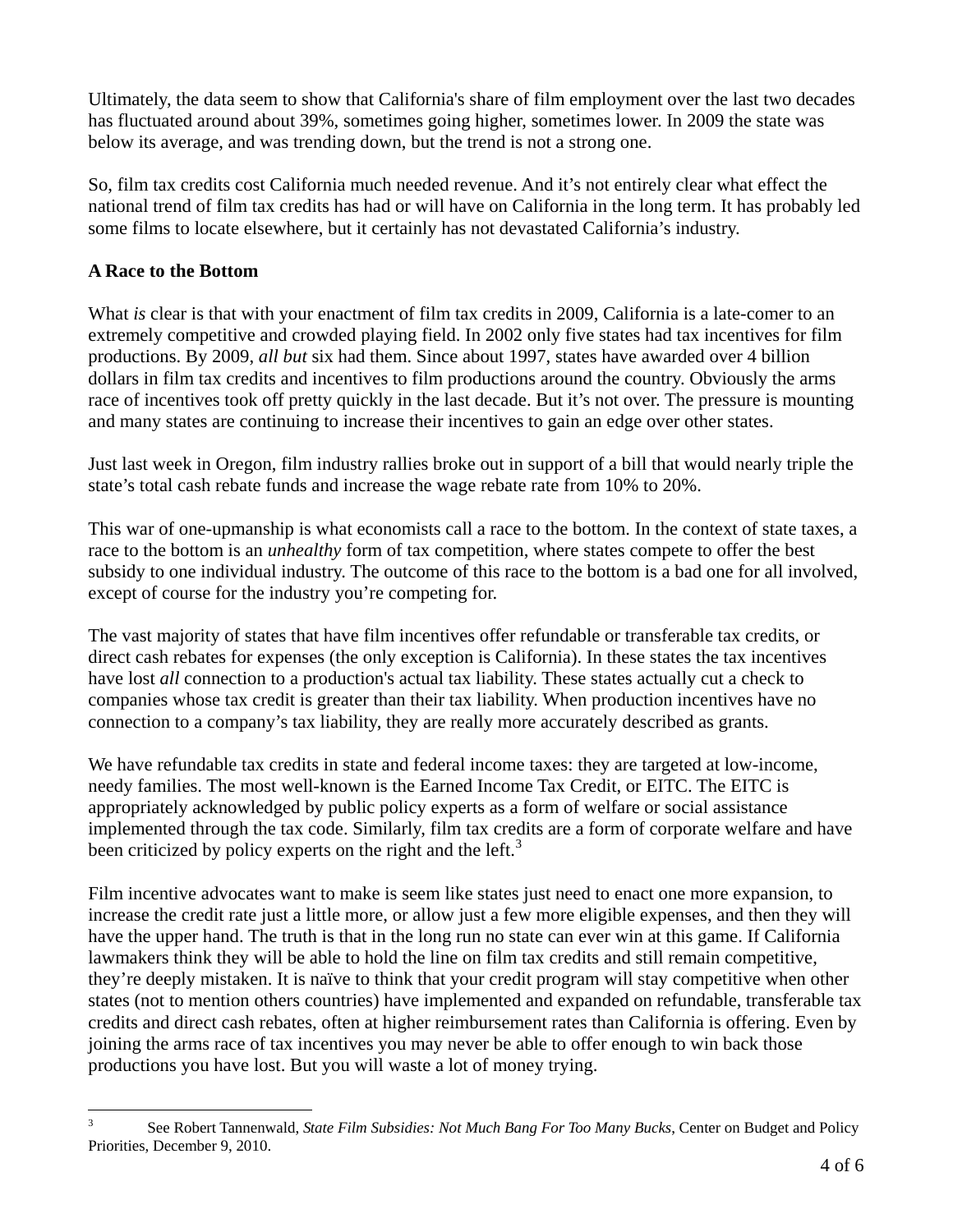In a sense, film tax credits can be thought of as a highly competitive market, with governments acting as the "producers" of film tax credits and filmmakers as the "consumers". And as any economist will tell you, in a highly competitive market such as this, the buyers can buy from whichever seller offers them the best deal, and therefore they reap all the economic benefit of film tax credits; the economic benefit for the seller, that is the states, eventually goes to zero.

#### **How Should California Move Forward?**

 $\overline{a}$ 

While the national situation with film tax credits has devolved into an unproductive race to the bottom, I acknowledge that California potentially has a lot to lose. California still has a legacy and history that you want to preserve. You also want to continue to support and promote the arts in your state. But these concerns are not economic and are hard to quantify. It is up to you to decide whether it is worth the cost of film tax credits to maintain California's image and artistic dominance.

The Tax Foundation would obviously like to see the end of all film tax credits nationwide. But that is a long way off from the current state of affairs, and beyond your control. So what are the Tax Foundation's recommendations for California? Here are our suggestions, in order of our preference.

Ideally, we would like to see you eliminate California's tax credit. No doubt there will be a lot of protest from the beneficiaries: once a tax benefit is in the tax code, it can sometime seem almost impossible to eliminate. But this would be a move in the direction of sound tax policy and would save the state millions of dollars at a time when revenue is hard to come by.

Another suggestion is to change the budgetary treatment of film tax credits. As tax credits they are largely hidden from public view and from budgetary scrutiny. Because tax credits in general, and film tax credits specifically, are equivalent to government spending, if the subsidy stays it *must* be taken out of the tax code and shifted to the spending side of the budget. Lawmakers must admit that these credits cost the state money and must weigh them against other spending priorities, such as education and public health.

California also needs to study the costs and benefits of film tax credits in a comprehensive way, using realistic economic assumptions. A good place to start is the Michigan State Fiscal Agency's report from September 2010, entitled "Film Incentives in Michigan." The author, economist David Zin, discusses many mistakes that have plagued other studies of film tax credits. Still, even his analysis does not include the opportunity cost of film tax credits, and California must not ignore these costs.

tax dollars are going. This information is essential for transparent government and a well-informed Finally, you need to make your program more transparent. A recent report by Good Jobs First, an organization that pushes for transparent and accountable economic development, noted that California has no publicly available online database of film tax credit recipients and amounts. They gave California a failing grade for film tax credit transparency.<sup>[4](#page-4-0)</sup> Californians deserve to know where their electorate.

<span id="page-4-0"></span><sup>4</sup> See Philip Mattera, et al. *Show Us the Subsidies: An Evaluation of State Government Online Disclosure of Economic Development Subsidies*, Good Jobs First, December 2010.